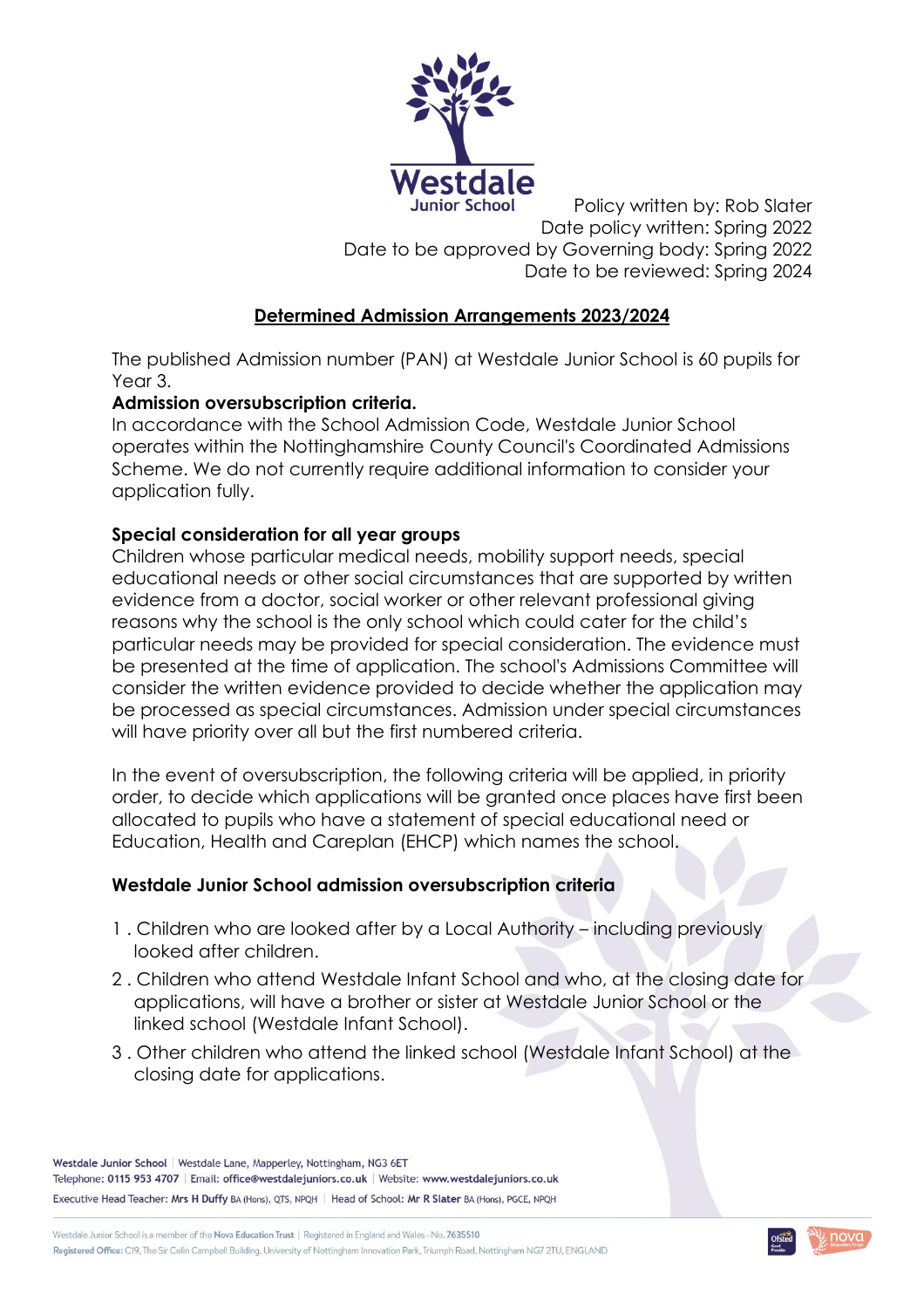- 4 . Children who live inside the catchment area but who do not attend Westdale Infant School but who, at the closing date for applications, will have a brother or sister attending Westdale Junior School or Westdale Infant School.
- 5 .Other children who live in the catchment area and do not attend Westdale Junior School.
- 6. Children who live outside the catchment area and who do not attend Westdale Infant School but who, at the time of admission, will have a brother or sister attending Westdale Junior School or Westdale Infant School.
- 7. Other children who live outside the catchment area at the closing date for applications.

Attending school is taken to be on roll at a school for the purposes of admissions. Within each of the criteria, priority will be given to children who live nearest to the school as the crow flies (by straight line). Distances are measured from the main administrative point at the school campus to an address point (using eastings and northings as defined by Ordnance Survey) to the child's home using the local authority's computerised distance measuring software. In the event of two distances being equal the measurement will be taken from the next decimal point. In the event that two distances remain equal, lots will be drawn by a person independent of the school.

### **In Year Applications**

Westdale Junior School participates in Nottinghamshire County Council's nonstatutory In Year Admissions Scheme to (a) assist in safeguarding matters and (b) to help prevent parents/carers from having to make multiple applications. To apply in year, please visit:

[www.nottinghamshire.gov.uk/education/school-admissions/changing-school](http://www.nottinghamshire.gov.uk/education/school-admissions/changing-school)

### **Definitions**

### **Looked After Children and Previously Looked After Children:**

A looked after child is a child who is (a) in the care of a local authority, or (b) being provided with accommodation by a local authority in the exercise of their social services functions in accordance with section 22 (1) of the Children Act 1989 at the time of making an application to a school.

Previously looked after children are children who were looked after, but ceased to be so because they were adopted (or became subject to a child arrangements order or special guardianship order). This includes children who were adopted under the Adoption Act 1976and children who were adopted undersection 46 of the Adoption and Children Act 2002. Child arrangements orders are defined in section 8 of the Children Act 1989, as amended by section 12 of the Children and Families Act 2014. Child arrangements orders replace residence orders and any residence order in force prior to 22April 2014 is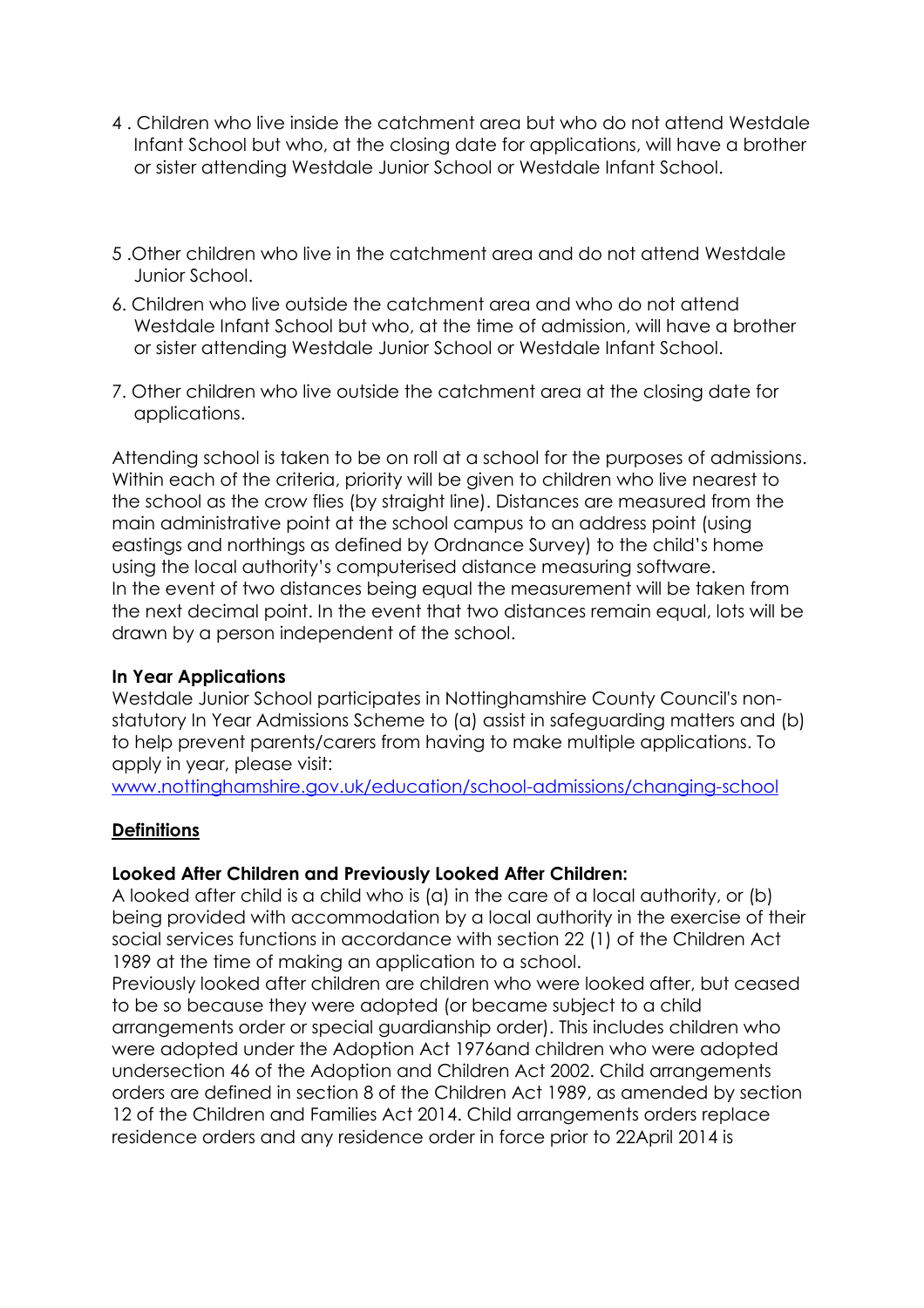deemed to be a child arrangements order. Section 14A of the Children Act 1989 defines a 'special guardianship order' as an order appointing one or more individuals to be a child's special guardian (or special guardians).

## **Home Address**

The child's place of residence is taken to be the parental home, other than in the case of children fostered by a Local authority, where either the parental address or the foster parent's address may be used. Where a child spends part of the week in different homes, one of which is not a parental address, their place of residence will be taken to be their parent or parents' address. If a child's parents live at separate addresses, where the child permanently spends at least 3 'school' nights i.e. Sunday, Monday, Tuesday, Wednesday or Thursday will be taken to be the place of residence. Addresses of other relatives or friends will not be considered as the place of residence, even when the child stays there for all or part of the week. Evidence that a child's place of residence is permanent may also be sought. Such evidence should demonstrate that a child lived at the address at the time of the application, and will continue to live there after the time of admission. Informal arrangements, even between parents, will not be taken in to consideration. The school Admissions Committee may also seek proof of residence from the courts regarding parental responsibilities in these matters.

## **Parents**

For school admissions the school will consider the following as parents:

- the mother of the child
- an adoptive parent
- the father of the child where he was married to the mother either when the child was born or at a later date
- the father of the child if (since1December 2003) he was registered as the father on the birth certificate
- any other person who has acquired 'parental responsibility through the courts

# **Siblings**

For school admissions the school will consider the following as sibling:

- a brother or sister who share the same parents
- a half-brother or half-sister or legally adopted child living at the same address as the child
- a child looked after by a local authority placed in a foster family with other school age children
- step children or children who are not related but live as a family unit, where parents both live at the same address as the child.

Twins and multiple births -where one child of a multiple birth can be admitted, the other child/children will also be admitted.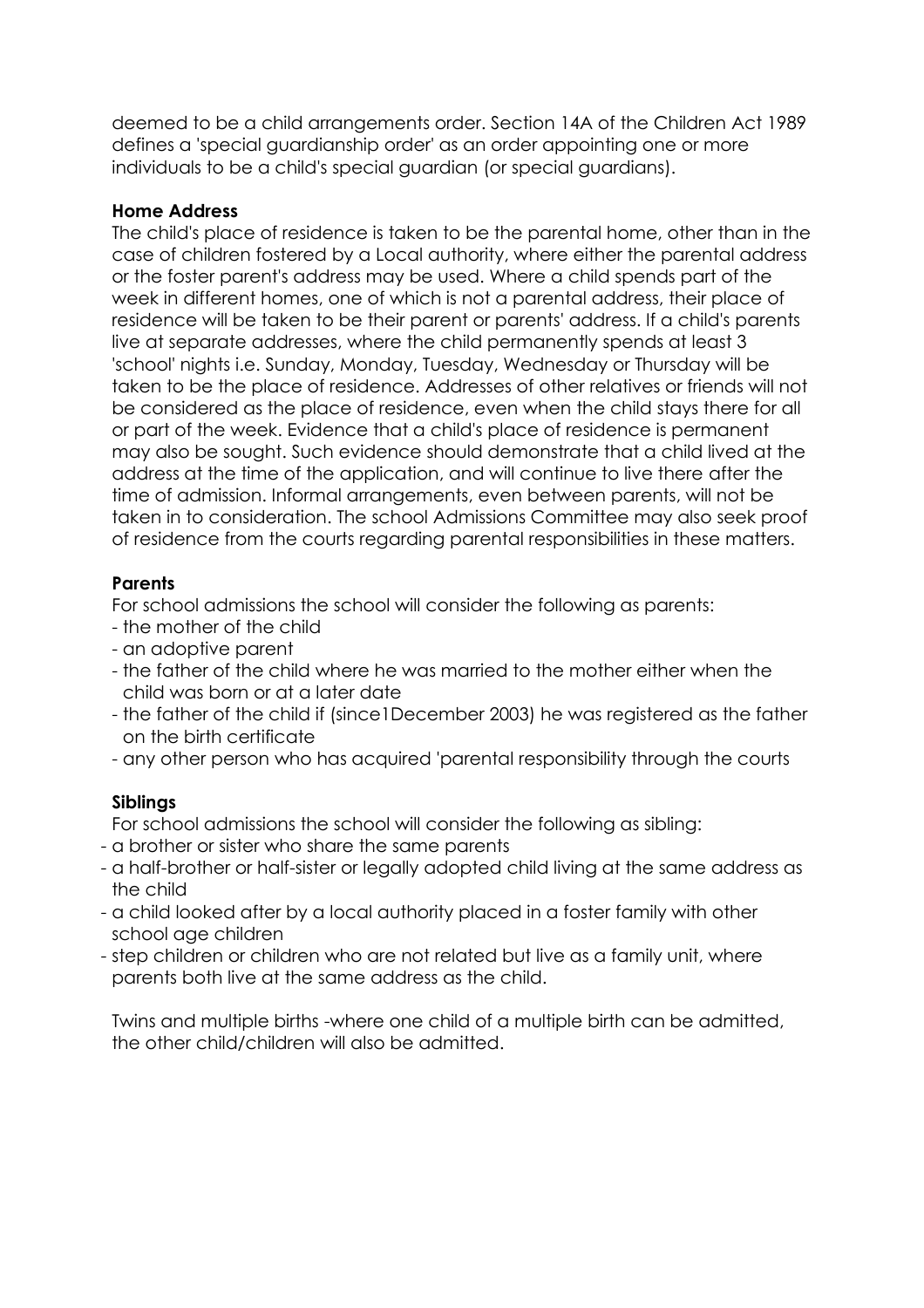## **Waiting lists**

During a normal admissions round where an application has been refused and the number of applications received has exceeded the number of places available, waiting lists will be maintained from offer day.

-Applications are only placed on the waiting list for a school where they have been refused a place and where it is ranked above a preference that has been allocated.

- Priority on the waiting list will be determined by reference to the admission oversubscription criteria and not by the date an application was received. Waiting lists are maintained until the end of the Autumn Term in partnership with Nottinghamshire County Council. Inclusion on a waiting list does not mean that a place will eventually become available. Places on the waiting list are determined by the published oversubscription criteria.

For in-year applications, Westdale Junior School does operate waiting lists for in year applications as well as for late applications for intake rounds (Year 3) where waiting lists are still in place for the autumn term. These applications will be included within waiting list processes albeit managed as an in-year application.

### **Late Applications -normal admissions rounds only**

Late applications received will be considered after the offer day in line with the coordinated arrangements. Any applications received will be processed in line with Nottinghamshire County Council's scheme.

### **Admission of children outside the normal age group**

Parents may seek a place for their child outside of the normal age group, for example, if the child is gifted and talented or has experienced problems such as ill health.

Parents should submit a request in writing to Nottinghamshire County Council's school admissions team as early as possible. Designated officers will make decisions based on the circumstances of each case and in the best interests of the child concerned. This will include taking account of the parent's views; information about the child's academic, social and emotional development; where relevant, the child's medical history and the views of a medical professional; whether they have previously been educated out of their normal age group; and whether they may naturally have fallen in to a lower age group if it were not for being born prematurely. The views of the Head of School will also be taken in to account. When informing a parent of the decision on the year group to which the child should be admitted, the parent will be notified of the reasons for the decision.

Where it is agreed that a child will be admitted out of the normal age group and, as a consequence of that decision, the child will be admitted to a relevant group (i.e. the age group to which pupils are normally admitted to the school) the admission authority must process the application as part of the main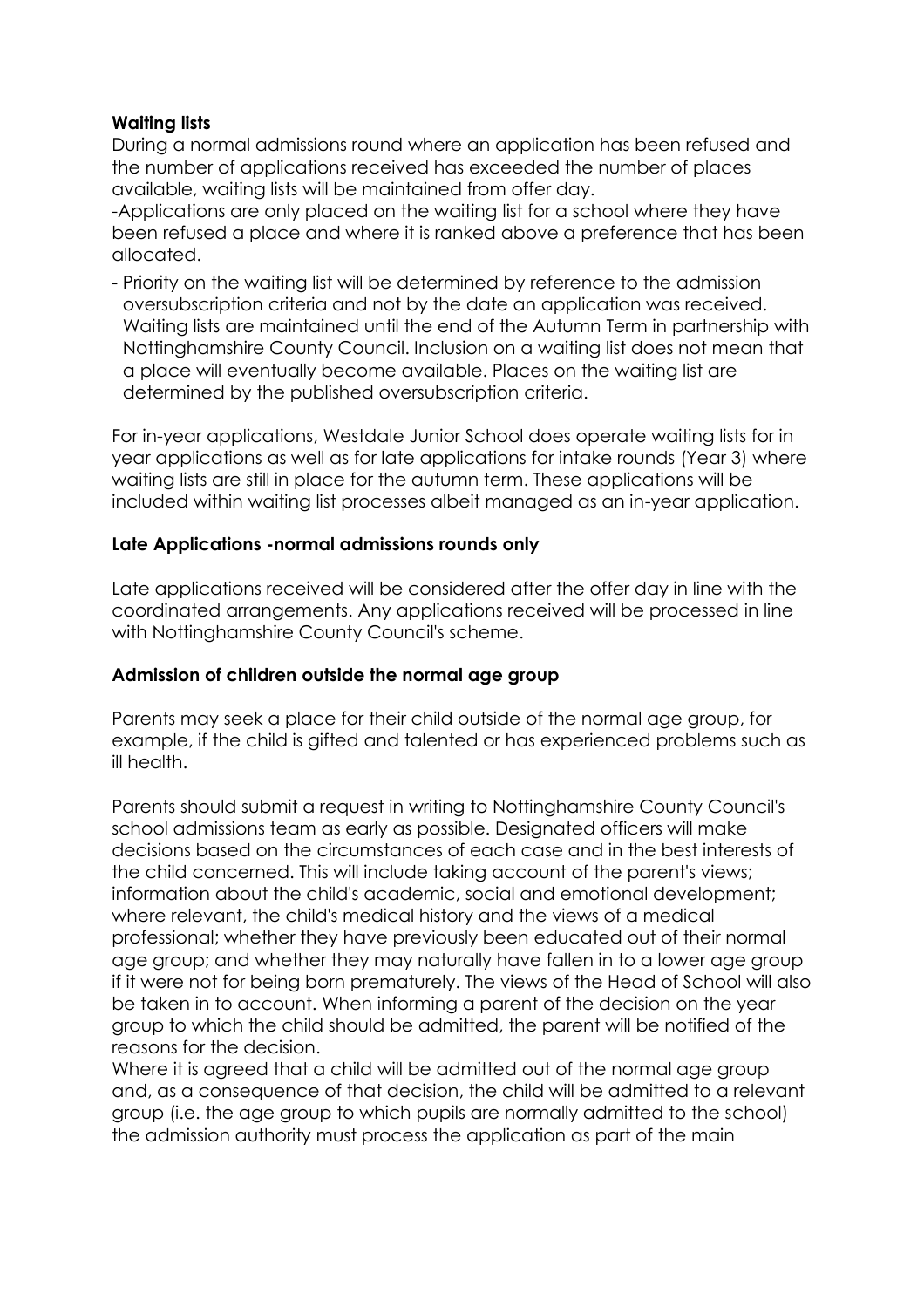admissions round on the basis of their determined admission arrangements only, including the application of oversubscription criteria where applicable. The parent has a statutory right to appeal against the refusal of a place at a school for which they have applied. This right does not apply if they offered a place at the school but it is not in their preferred age group.

#### **Admission Appeals**

Westdale Junior School is responsible for determining its own admissions and appeals arrangements. If your child is not allocated a place then you have a statutory right of appeal. The deadline for lodging appeals allows appellants at least 20 school days from the date of notification that their application was unsuccessful to prepare and lodge their written appeal.

Currently, appeals received are forwarded to an Independent Appeal Clerk who makes all the necessary arrangements for the appeal to be heard by an Independent Appeals Panel within the required timelines. The appeals timetable will be published on the school website. Appeals will begin from June 2020 onwards.

### **Fair Access Protocol**

Nottinghamshire County Council operates a Fair Access Protocol to ensure thatoutside the normal admissions round-unplaced children, especially the most vulnerable, are found and offered a place quickly, so that the amount of time any child is out of school is kept to the minimum. Westdale Junior School participates in Nottinghamshire County Council's Fair Access Protocol.

#### **In-Year Applications Changing school in-year**

An in-year application is for children requiring a school place during the school year, rather than at the usual transfer time. You can make an application to transfer school in-year for the current academic year.

### **Making an application**

Nottinghamshire County Council has an [in-year coordinated scheme f](https://www.nottinghamshire.gov.uk/media/3769247/determinedarrangements2021-2022.pdf)or all community and voluntary controlled schools. Westdale Junior School also participates in that scheme. Applications can be made up to 6 weeks, or during the preceding school half term, before the required start date. Applications must be made by a person with parental responsibility, and we recommend that you state up to 4 preferences, starting with the school you most prefer.

Information about which schools participate in NCC's coordinated scheme and where to apply is

available at: [https://www.nottinghamshire.gov.uk/education/school](https://www.nottinghamshire.gov.uk/education/school-admissions/changing-school/apply)[admissions/changing-school/apply](https://www.nottinghamshire.gov.uk/education/school-admissions/changing-school/apply)